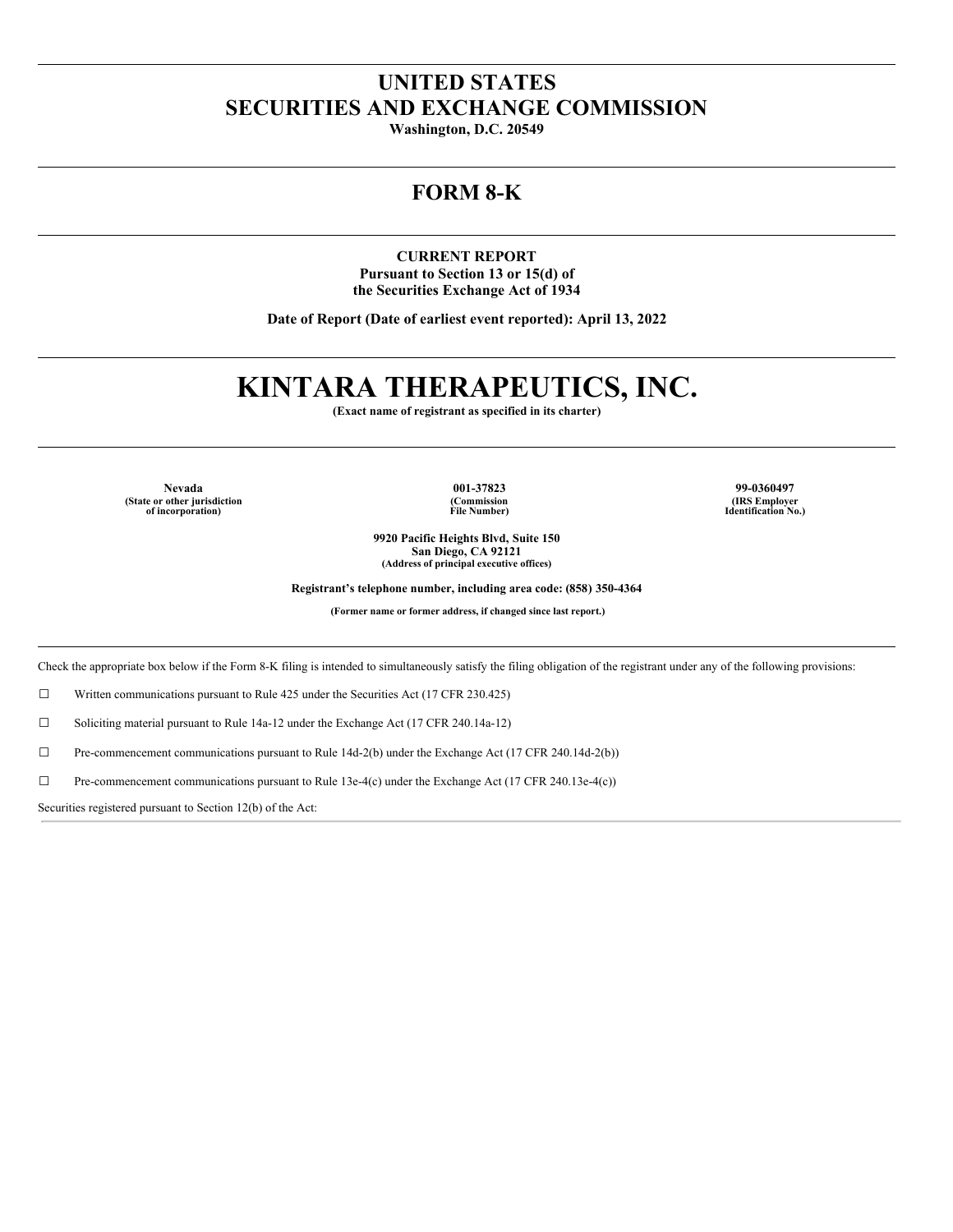| $\sim$              |                    | ≅ ot each exchange<br>Name                      |
|---------------------|--------------------|-------------------------------------------------|
| ïtle<br>clas<br>ooh | rading<br>Symbol(s | ---<br>11storod<br>3000                         |
| $\sim$<br>Stock     | l⁄тd<br><b>RIN</b> | Vlarke<br>r ne-<br>anıtal<br>30 Q Q<br>— чазиае |

Indicate by check mark whether the registrant is an emerging growth company as defined in Rule 405 of the Securities Act of 1933 (§230.405 of this chapter) or Rule 12b-2 of the Securities Exchange Act of 1934 (§240.12b-2 of this chapter).

Emerging growth company  $\ \Box$ 

If an emerging growth company, indicate by check mark if the registrant has elected not to use the extended transition period for complying with any new or revised financial accounting standards provided pursuant to Section 13(a) of the Exchange Act.  $\Box$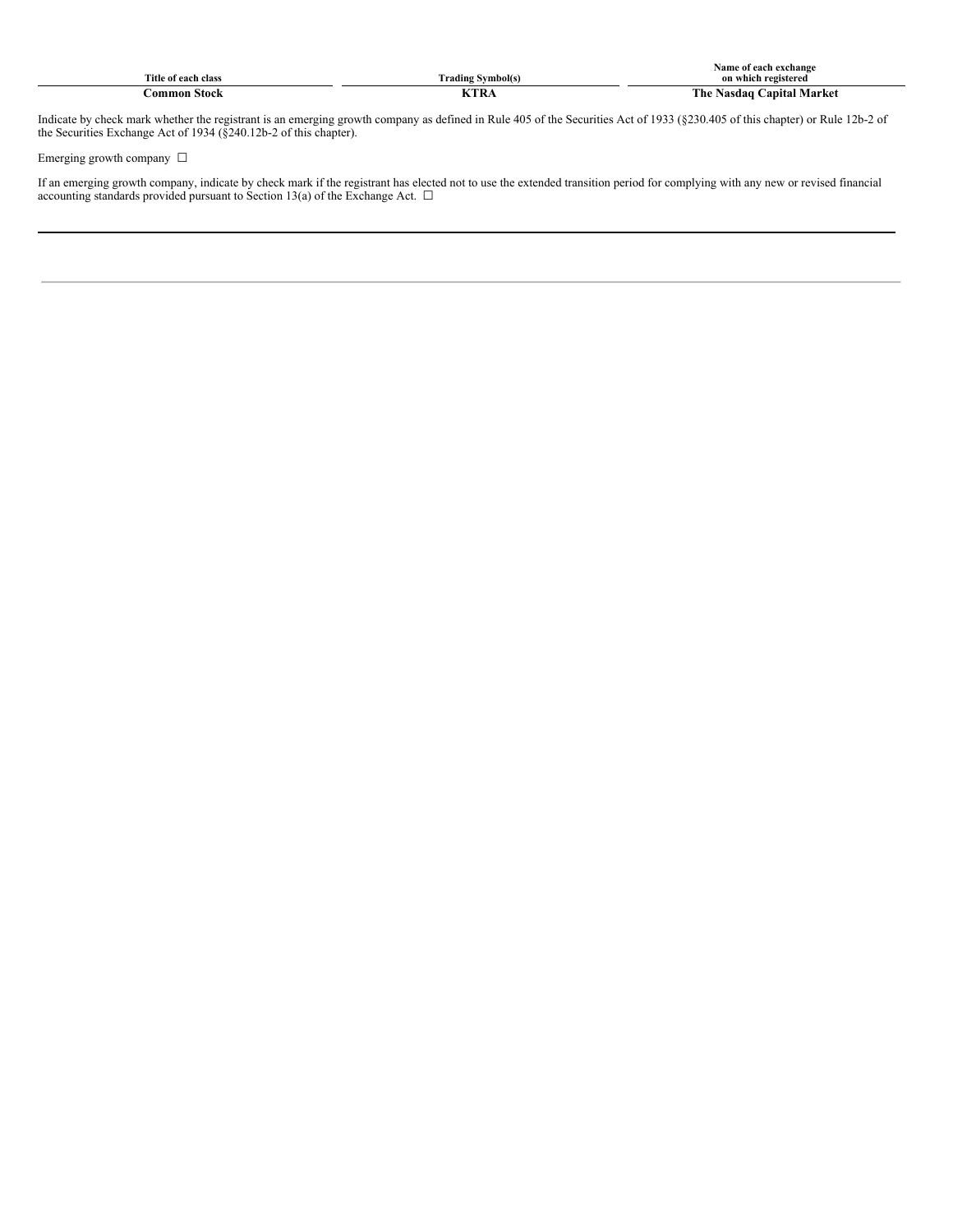## **Item 5.03 Amendments to Articles of Incorporation or Bylaws; Change in Fiscal Year.**

Effective April 13, 2022, the Board of Directors (the "Board") of Kintara Therapeutics, Inc. (the "Company") adopted an amendment (the "Second Amendment") to the Company's Bylaws, as amended (the "Bylaws"), amending Section 6(b) of Article I thereof to increase the quorum requirement for stockholder meetings from two stockholders to one-third of the voting power of the capital stock of the Company issued and outstanding and entitled to vote, present in person or represented by proxy, at a meeting.

The foregoing summary and description of the provisions of the Second Amendment does not purport to be complete and is qualified in its entirety by reference to the full text of the Second Amendment, a copy of which is filed as Exhibit 3.1 with this Current Report on Form 8-K and is incorporated herein by reference.

#### **Item 9.01 Financial Statements and Exhibits.**

(d) Exhibits.

| Exhibit No. | <b>Description</b>                                                          |
|-------------|-----------------------------------------------------------------------------|
|             | Amendment No. 2 to Amended Bylaws                                           |
| 104         | Cover Page Interactive Data File (embedded within the Inline XBRL document) |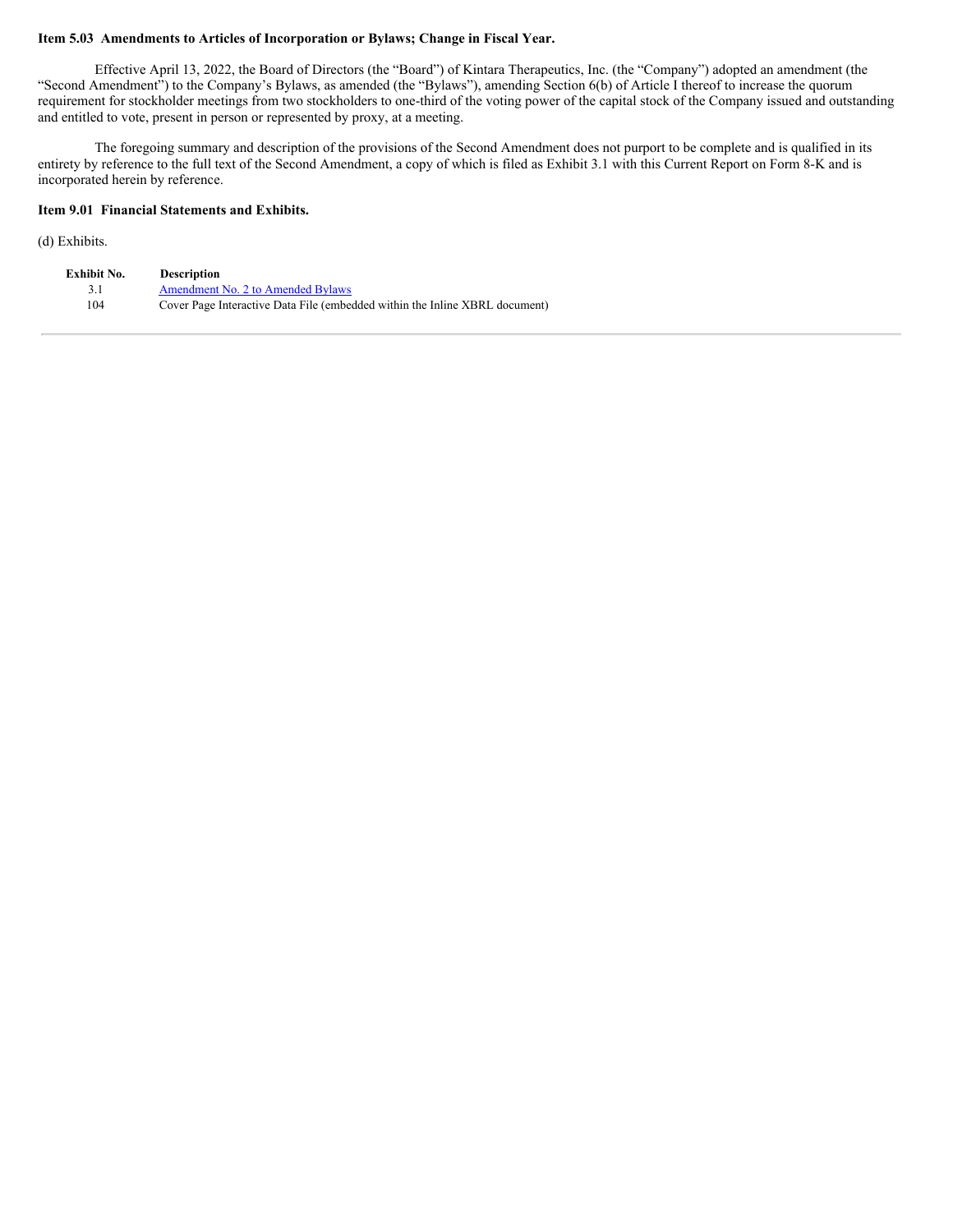## **SIGNATURES**

Pursuant to the requirements of the Securities Exchange Act of 1934, the registrant has duly caused this report to be signed on its behalf by the undersigned hereunto duly authorized.

# **KINTARA THERAPEUTICS, INC.**

Date: April 18, 2022 By: */s/ Scott Praill* 

Name: Scott Praill Title: Chief Financial Officer